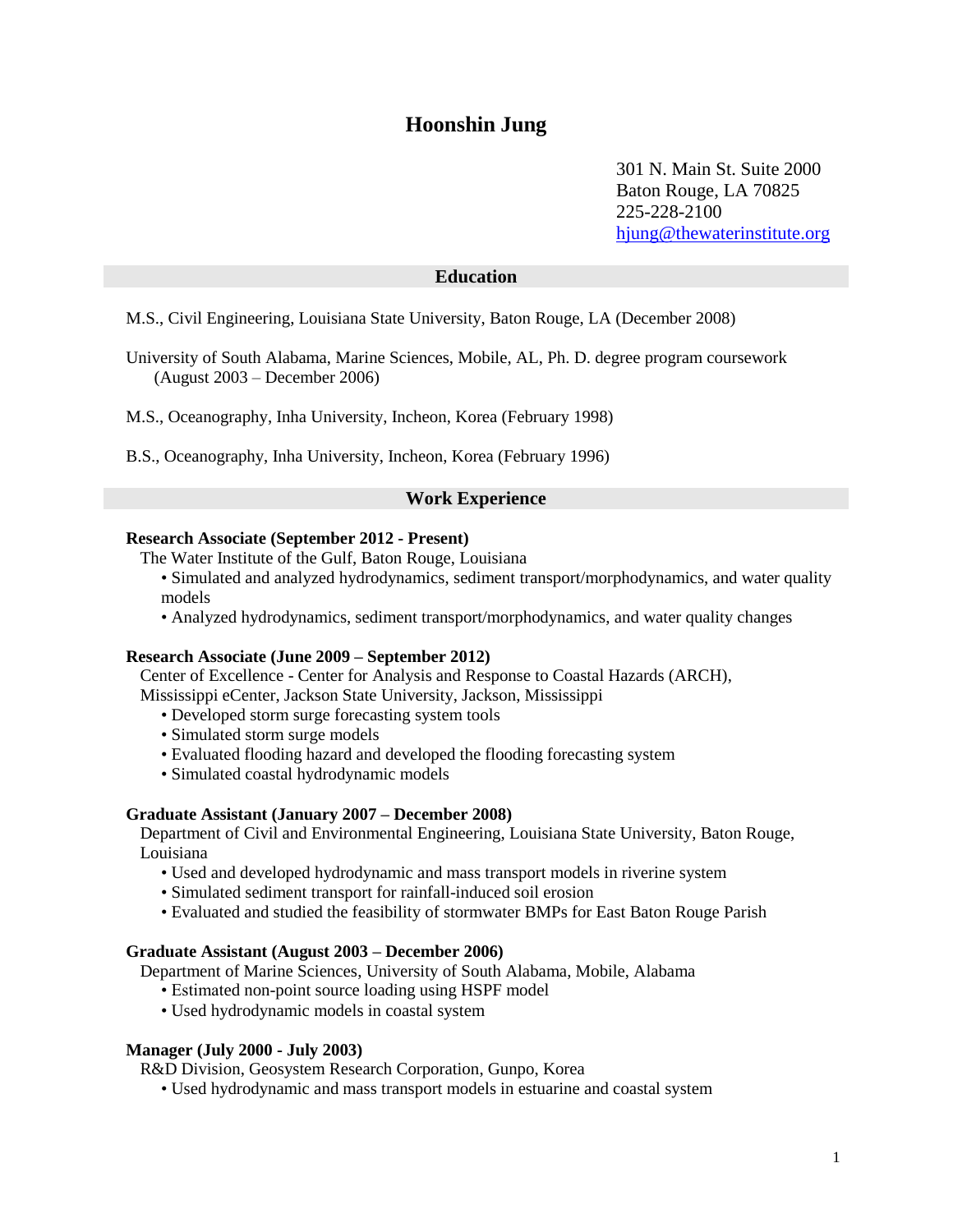• Designed model run scenarios and field surveys for Environmental Impact Assessment (EIA) and coastal engineering projects

#### **Researcher (December 1997 - June 2000)**

Hydro Environment Research Institute, Samwoo Environmental Consultant Corporation, Seoul, Korea

• Used and developed hydrodynamic and mass transport models in estuarine and coastal system • Observed and analyzed field data for tide, current, salinity, temperature, and water quality variables.

#### **Research Assistant (March 1996 - November 1997)**

Department of Oceanography, Inha University, Incheon, Korea • Simulated heat exchange processes in Yellow Sea

#### **Professional Society Memberships**

American Geophysical Union (AGU), 2010 – Present

## **Applicable Skills**

#### **Numerical Model**

• Hydrodynamic and mass transport model: ADCIRC, Delft-3D, Flow-3D, EFDC/HEM3D and POM

- Wave Model: SWAN and REF/DIF
- Hydrologic-Hydraulic Model: HEC-RAS and HSPF
- Outfall/Diffuser design model: CORMIX and CORHYD

#### **Computer Skills**

- General: Windows, Linux/Unix, MS Office
- Language: FORTRAN, Visual Basic, ASP.NET
- Applied Software: SMS, Matlab, ArcGIS, Auto CAD, Grapher, and Surfer

#### **Equipment**

- CTD and YSI 6920: Measuring temperature, salinity, and other water quality variables
- ADCP: Measuring water velocity
- RBG TG-205: Measuring surface elevation

#### **Thesis**

**Jung, H.-S.**, 2008. Modeling of solute transport and retention in upper Amite River. Master Thesis, Department of Civil and Environmental Engineering, Louisiana State University, Louisiana.

**Jung, H.-S.**, 1998. A hydrodynamic modeling of tide and monthly temperature distribution in the Yellow Sea. Master Thesis, Department of Oceanography, Inha University, Incheon, Korea.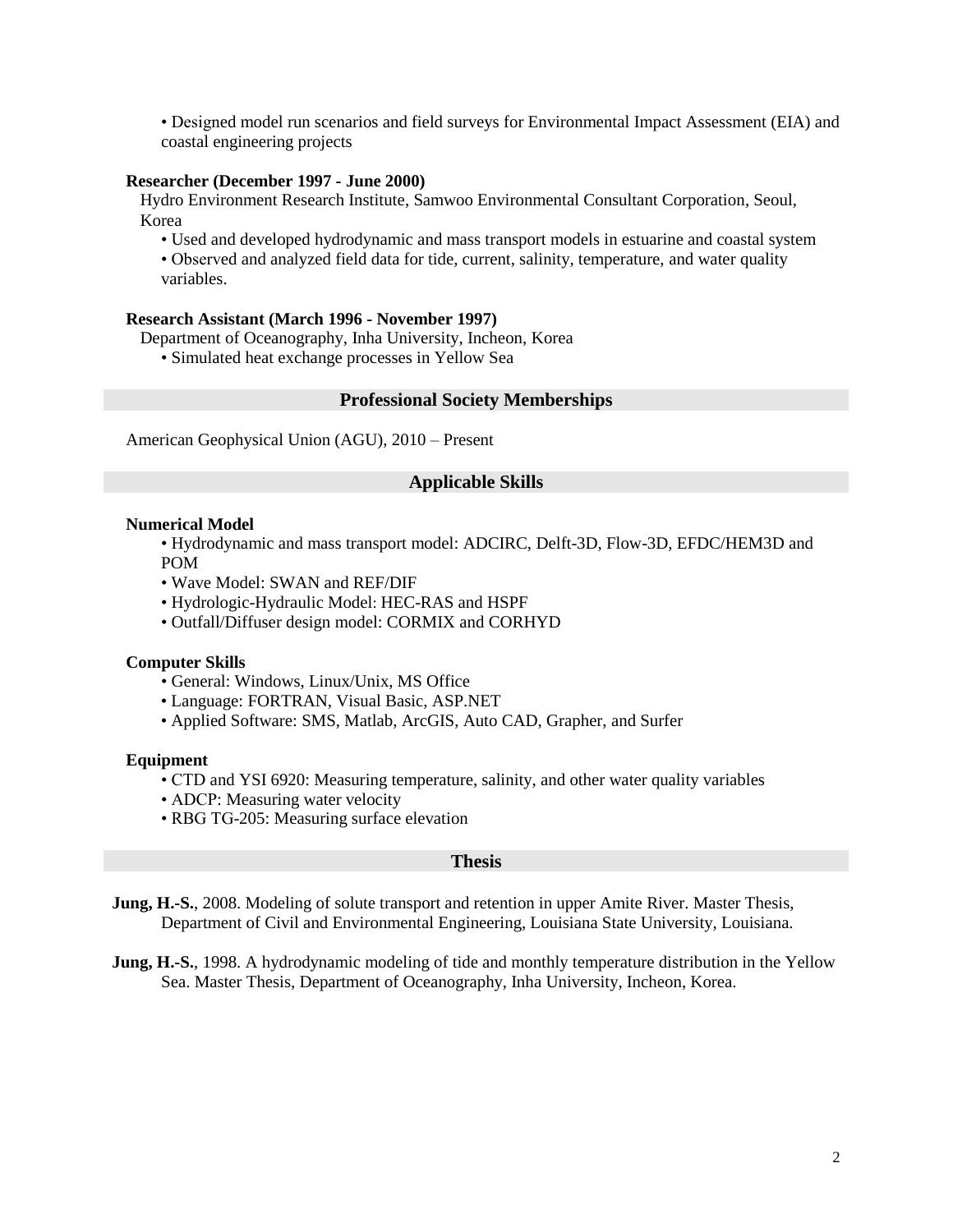#### **Selected Publication**

- Kyeong Park, Sean P. Powers, George S. Bosarge, **Hoon-Shin Jung**, 2014. Plugging the leak: Barrier island restoration following Hurricane Katrina enhances larval retention and improves salinity regime for oysters in Mobile Bay, Alabama, *Marine Environmental Research*, 94:48-55.
- Deng, Z.-Q., **H.-S. Jung**, and B. Ghimire, 2010. Effect of channel size on solute residence time distribution in rivers. *Advances in Water Resources,* DOI: 10.1016/j.advwatres.2010.06.016.
- **Jung**, **H.-S.** and Z.-Q. Deng, 2010. Modeling of nitrogen retention in Amite River. *Water, Air, & Soil Pollution,* DOI:10.1007/s11270-010-0487-9.
- Deng, Z.-Q. and **H.-S. Jung**, 2009. Variable Residence Time Based Model for Solute Transport in Streams. *Water Resources Research,* 45, W03415**,** doi:10.1029/2008WR007000.
- Deng, Z.-Q. and **H.-S. Jung**, 2009. Scaling dispersion model for pollutant transport in river. *Environmental Modeling & Software*, 24:627-631.
- Deng, Z.-Q., João L.M.P. de Lima, and **H.-S. Jung**, 2008. Sediment transport rate-based model for rainfall-induced soil erosion. *Catena*, 76:54-62.
- Park, K., **H.-S. Jung**, H.-S. Kim, and S.-M. Ahn, 2005. Three-dimensional hydrodynamic-eutrophication model (HEM-3D): Application to Kwang-Yang Bay, Korea. *Marine Environmental Research*, 60(2), 171-193.

#### **Chapter Book**

Das, H.S. and H.-S. Jung, 2013. An efficient tool to assess risk of storm surge using data mining*. Costal Hazards*, American Society of Civil Engineers

#### **Conference Proceedings**

- **Jung, H.-S.**, H. S. Das, G. Skelton, and R. W. Whalin, 2011. Rapid Estimation of High Resolution Local Storm and Interactive Operation with A Disaster Response Intelligent System, *The 3rd Annual Conference on Hurricanes, Major Disasters, Coastal Protection and Rapid Recovery in Texas and Gulf Coast Region*, August 5, 2011, Houston, Texas USA.
- Das, Himangshu S., **Hoon-Shin Jung**, Jane Smith, and Ty Wamsley, 2011. A High Resolution Unstructured Model to Study Storm Surge in the Pacific Island of Guam, 2011 Solutions to Coastal Disasters Conference, Anchorage, Alaska, June 26 to June 29, 2011, pp 22-29.
- Das, H.S., **H.-S. Jung**, B. Ebersole, T. Wamsley, and R.W. Whalin, 2011. An Efficient Storm Surge Forecasting Tool for Coastal Mississippi, *Proceedings of the International Conference on Coastal Engineering* [\(http://journals.tdl.org/ICCE/article/view/1305\)](http://journals.tdl.org/ICCE/article/view/1305), Volume 1 Number 32.
- Herring, B., H.S. Das, **H.-S. Jung**, and R.W. Whalin, 2010. An Efficient Storm Surge Forecasting Tool for Coastal Mississippi Using Data Mining. *The Fourth Annual DHS University Network Summit*, March 10-12, 2010, Washington, D.C.